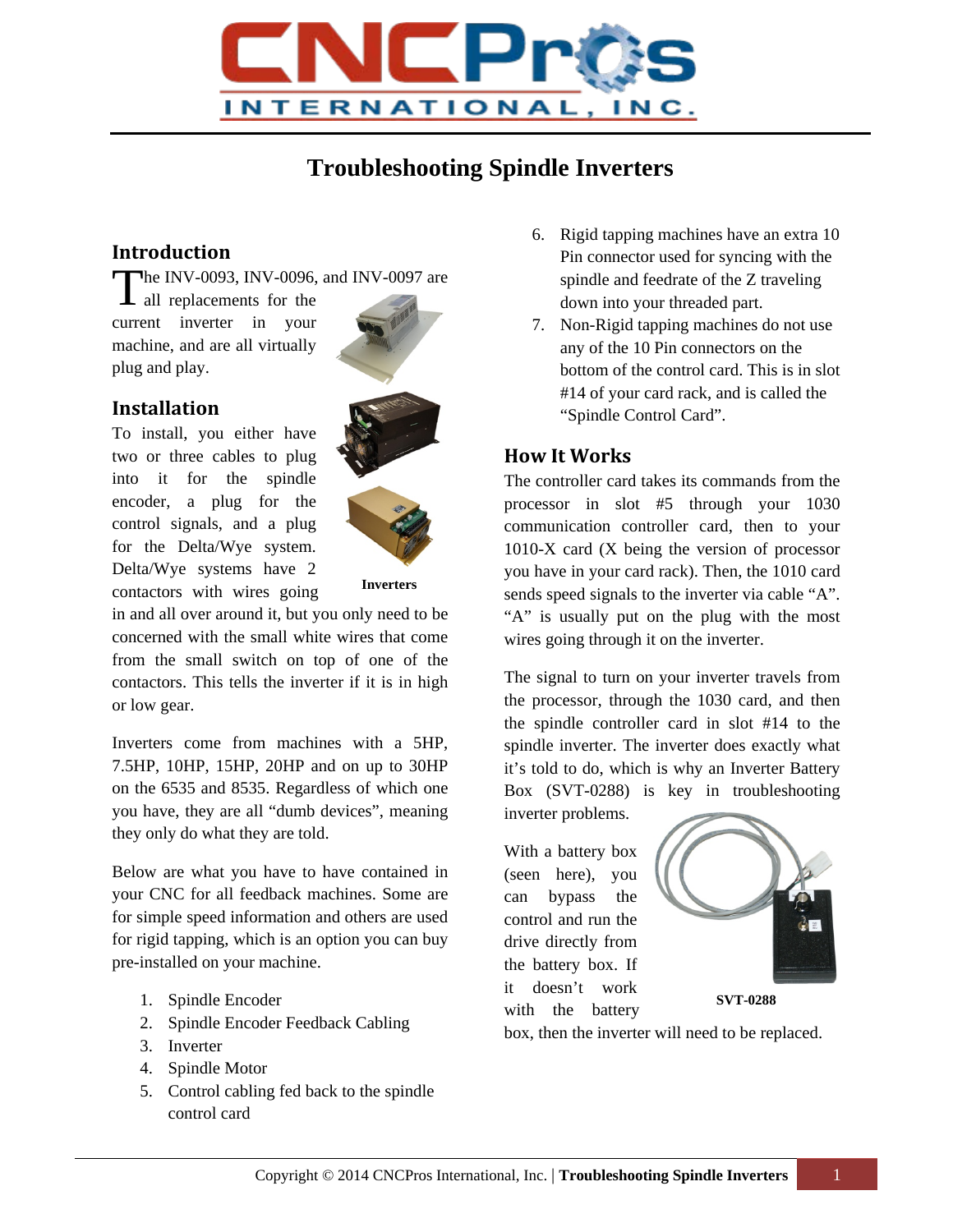

#### **C Axis Alarms**

C Axis alarms come from the inverter or the Hall Effect switch above the spindle pulley magnet. If this Hall Effect switch is not working, you will get this alarm.

A second common problem with the C axis happens when your spindle coasts to a stop, and is caused by the regen resistors being open and not providing the necessary amount of power dissipation needed to stop the spindle rotation. These are usually found on terminals R1 and R2 on your inverter. The procedure to test this is:

- 1. Power down your machine
- 2. Remove one of the wires from the drive
- 3. Ohm the output of the regen circuit. It should be between 19 ohms and 7 ohms depending on what HP your inverter is. (See Table 1, attached at the end of this document, to see what regen resistors are associated with the drive you have.)

If you have good regen resistors, but your spindle is still coasting to a stop then the circuit in your inverter has failed.

A third problem you may find is if your spindle RPM fluxuates at higher speeds. If this is the case, your spindle encoder is likely the problem. You may have either a US Digital or Accu-coder brand of encoder on top of your spindle motor under the fan.

If you use a Battery Box again, you can isolate the problem and troubleshooting time can be minimized. Battery Boxes (P/N: SVT-0288) are available in our Speed Shop under, "Service Tools".

### **Still need help?**

If you become stuck or confused, don't panic. Simply contact us at 208.855.9426 and one of our friendly service technicians will be happy to assist you.

*Instructions written by CNCPros.com. We put in hundreds of hours of hands-on experience in the field each year.*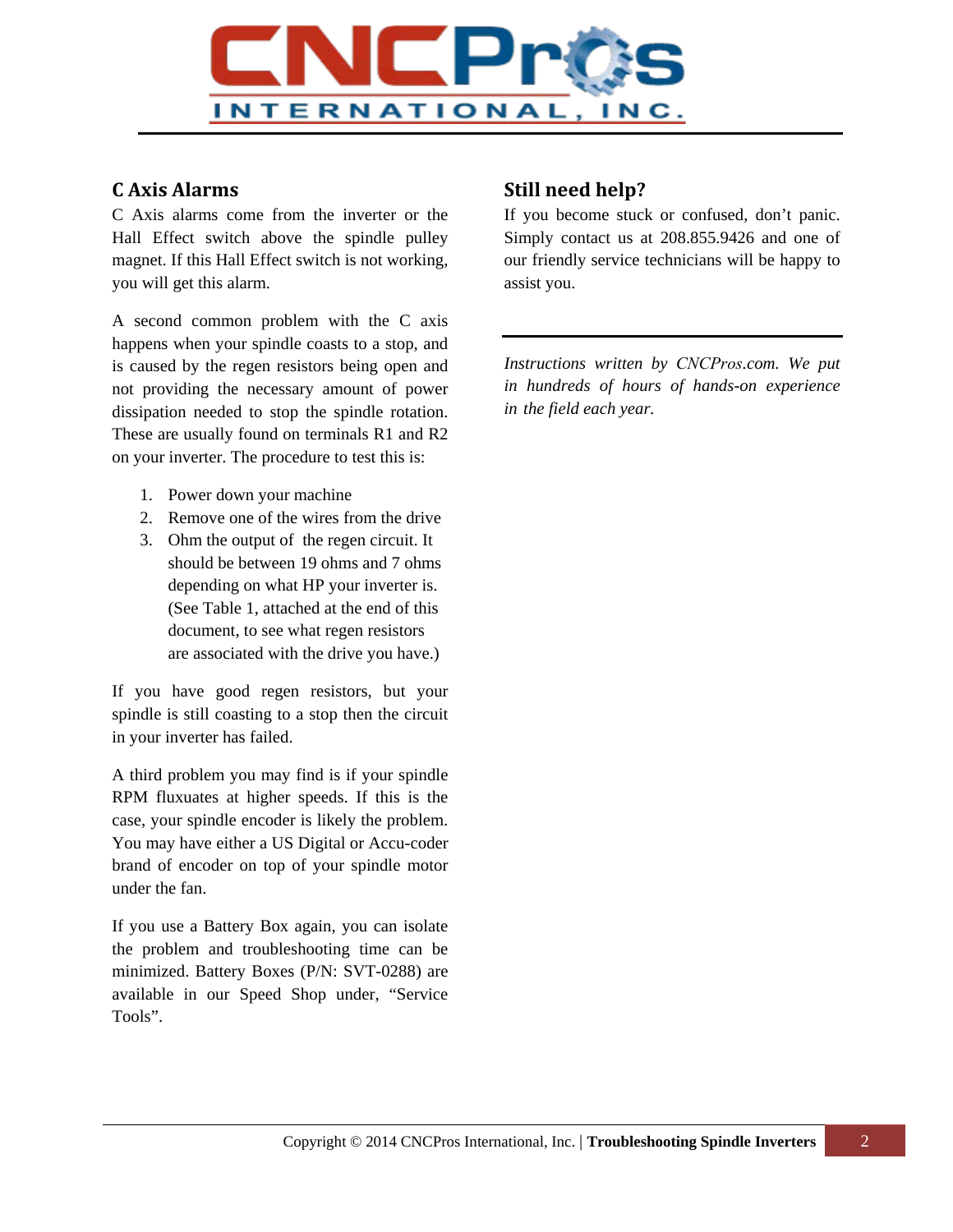#### **FADAL Inverter/Vector Drive Cross-Reference List**

*Locate existing drive part number from left column, select NEW or ALTERNATE replacement.* 

| <b>Existing Part</b>   |                                     | <b>NEW</b>                        |                              |             |                               |                        |                |                    |              |
|------------------------|-------------------------------------|-----------------------------------|------------------------------|-------------|-------------------------------|------------------------|----------------|--------------------|--------------|
| Number on old<br>drive | Description                         | Replacement<br><b>Part Number</b> | Alternate Drive Replacement  | Spindle RPM | Original<br>Regens#           | 1000 Line<br>Encoder?* | Horse<br>Power | Motor<br>Plate RPM | Control      |
| 204558-320             | INVERTER, MITS; 20HP W/BRAKE        | <b>INV-0086</b>                   | MTR-0147, INV-0093, WIR-0166 | 10000       | Brake <sup><sup>@</sup></sup> | No.                    | 20             | 1760               | CNC88        |
| 4550                   | INVERTER, TOSHIBA; 7.5HP 10K NCL    | <b>INV-0076</b>                   | MTR-0111, INV-0097, WIR-0166 | 10000       | 25 ohm                        | <b>No</b>              | 5              | 1760               | <b>CNC88</b> |
| 4551                   | INVERTER, TOSHIBA; 10HP 10K NCL     | <b>INV-0097</b>                   | MTR-0111, INV-0097, WIR-0166 | 10000       | $(1)$ 13 ohm                  | <b>No</b>              | 10             | 1760               | <b>CNC88</b> |
| 4552                   | INVERTER, TOSHIBA; 15HT 10K NCL     | <b>INV-0086</b>                   | MTR-0147, INV-0093, WIR-0166 | 10000       | $(2)$ 13 ohm                  | No                     | 20             | 1760               | CNC88        |
| 4553-175               | INVERTER, BALDOR; 5HP 6.5K CL       | <b>INV-0055</b>                   | MTR-0111, INV-0097, WIR-0166 | 6500        | $(1)$ 13 ohm                  | Yes                    | 5              | 1160               | <b>CNC88</b> |
| 4553-175Y              | INVERTER, BALDOR; 5HP 6.5K CL       | <b>INV-0055</b>                   | MTR-0111, INV-0097, WIR-0166 | 6500        | $(1)$ 13 ohm                  | Yes                    | 5              | 1160               | CNC88        |
| 4554                   | INVERTER, BALDOR; 10HP 10K CL       | <b>INV-0097</b>                   | <b>INV-0096</b>              | 10000       | $(1)$ 13 ohm                  | Yes                    | 10             | 1760               | CNC88        |
| 4554-175               | INVERTER, BALDOR; 10HP 10K CL       | <b>INV-0097</b>                   | <b>INV-0096</b>              | 10000       | $(1)$ 13 ohm                  | Yes                    | 10             | 1760               | <b>CNC88</b> |
| 4554-175-15            | INVERTER, BALDOR; 10HP 15K CL       | <b>INV-0097</b>                   | <b>INV-0096</b>              | 15000       | $(1)$ 13 ohm                  | Yes                    | 10             | 1760               | <b>CNC88</b> |
| 4554-175-V15           | INVERTER, BALDOR; 10HP VMC15 CL     | <b>INV-0097</b>                   | <b>INV-0096</b>              | 7500        | $(1)$ 13 ohm                  | Yes                    | 10             | 1760               | CNC88        |
| 4554-175SP             | INVERTER, BALDOR; 10HP SINGLE PHASE | <b>INV-0097</b>                   | MTR-0111, INV-0097, WIR-0166 | 10000       | $(1)$ 13 ohm                  | Yes                    | 10             | 1760               | <b>CNC88</b> |
| 4554-180               | VECTOR, BALDOR; 10HP 10K CL         | <b>INV-0097</b>                   | <b>INV-0096</b>              | 10000       | $(1)$ 13 ohm                  | Yes                    | 10             | 1760               | <b>CNC88</b> |
| 4554-180-V15           | VECTOR, BALDOR; 10HP VMC15 CL       | <b>INV-0097</b>                   | <b>INV-0096</b>              | 7500        | $(1)$ 13 ohm                  | Yes                    | 10             | 1760               | <b>CNC88</b> |
| 4554-182               | VECTOR, BALDOR; 10HP 10K CE         | <b>INV-0096</b>                   | MTR-0111, INV-0097, WIR-0166 | 10000       | $(1)$ 13 ohm                  | Yes                    | 10             | 1760               | <b>CNC88</b> |
| 4554-182-V15           | VECTOR, BALDOR; 10HP VMC15 CE       | <b>INV-0096</b>                   |                              | 7500        | $(1)$ 13 ohm                  | Yes                    | 10             | 1760               | <b>CNC88</b> |
| 4554-183-V15           | VECTOR, BALDOR; 10HP VMC15 CL       | <b>INV-0097</b>                   | <b>INV-0096</b>              | 7500        | $(1)$ 13 ohm                  | Yes                    | 10             | 1760               | CNC88        |
| 4554-183               | VECTOR, BALDOR; 10HP 10K CL         | <b>INV-0097</b>                   | <b>INV-0096</b>              | 10000       | $(1)$ 13 ohm                  | Yes                    | 10             | 1760               | CNC88        |
| 4554Y-175              | INVERTER, BALDOR; 10HP 10K CL       | <b>INV-0097</b>                   | <b>INV-0096</b>              | 10000       | $(1)$ 13 ohm                  | Yes                    | 10             | 1760               | CNC88        |
| 4555                   | INVERTER, BALDOR; 15HT 10K CL       | <b>INV-0093</b>                   | <b>INV-0096</b>              | 10000       | $(2)$ 13 ohm                  | Yes                    | 15             | 1760               | CNC88        |
| 4555-175               | INVERTER, BALDOR; 15HT 10K CL       | <b>INV-0093</b>                   | <b>INV-0096</b>              | 10000       | $(2)$ 13 ohm                  | Yes                    | 15             | 1760               | CNC88        |
| 4555-180               | VECTOR, BALDOR; 15HT 10K CL         | <b>INV-0093</b>                   | <b>INV-0096</b>              | 10000       | $(2)$ 13 ohm                  | Yes                    | 15             | 1760               | CNC88        |
| 4555-182               | VECTOR, BALDOR; 15HT 10K CE         | <b>INV-0093</b>                   | <b>INV-0096</b>              | 10000       | $(2)$ 13 ohm                  | Yes                    | 15             | 1760               | <b>CNC88</b> |
| 4555Y-175              | INVERTER, BALDOR; 15HT 10K CL       | <b>INV-0093</b>                   | <b>INV-0096</b>              | 10000       | $(2)$ 13 ohm                  | Yes                    | 15             | 1760               | <b>CNC88</b> |
| 4556                   | INVERTER, SWEO; 10HP 10K NCL        | <b>INV-0097</b>                   | MTR-0111, INV-0097, WIR-0166 | 10000       | $(1)$ 13 ohm                  | <b>No</b>              | 10             | 1760               | CNC88        |
| 4557                   | INVERTER, SWEO; 15HT 10K NCL        | <b>INV-0086</b>                   | MTR-0147, INV-0093, WIR-0166 | 10000       | $(2)$ 13 ohm                  | No                     | 15             | 1760               | <b>CNC88</b> |
| 4558                   | INVERTER, MITS; 10HP 10K NCL        | <b>INV-0097</b>                   | MTR-0111, INV-0097, WIR-0166 | 10000       | Internal                      | <b>No</b>              | 10             | 1760               | CNC88        |
| 4558-15                | INVERTER, MITS; 10HP 15K NCL        | <b>INV-0097</b>                   |                              | 15000       | Internal                      | No                     | 10             | 1760               | <b>CNC88</b> |
| 4558-15CL              | INVERTER, MITS; 10HP 15K CL         | <b>INV-0097</b>                   | <b>INV-0096</b>              | 15000       | Internal                      | Yes                    | 10             | 1760               | <b>CNC88</b> |
| 4558-205               | INVERTER, MITS; 5HP 10K NCL         | <b>INV-0076</b>                   | MTR-0111, INV-0097, WIR-0166 | 10000       | Internal                      | No                     | 5              | 1760               | <b>CNC88</b> |
| 4558-305               | INVERTER, MITS; 5HP 10K NCL         | <b>INV-0097</b>                   | MTR-0111, INV-0097, WIR-0166 | 10000       | Internal                      | <b>No</b>              | 5              | 1760               | CNC88        |
| 4558-305-V15           | INVERTER, MITS; 5HP 7.5K NCL        | <b>INV-0076</b>                   | MTR-0111, INV-0097, WIR-0166 | 7500        | Internal                      | <b>No</b>              | 5              | 1760               | <b>CNC88</b> |
| 4558-315               | INVERTER, MITS; 15HT 10K CL         | <b>INV-0093</b>                   |                              | 10000       | Brake <sup><sup>@</sup></sup> | 1000/1024              | 15             | 1760               | <b>CNC88</b> |
| 4558-320               | INVERTER, MITS; 20HP NCL W/O BRAKE  | <b>INV-0086</b>                   | MTR-0147, INV-0093, WIR-0166 | 10000       | Brake <sup><sup>@</sup></sup> | No                     | 20             | 1760               | <b>CNC88</b> |
| 4558Y                  | INVERTER, MITS; 10HP 10K CL         | <b>INV-0097</b>                   | <b>INV-0096</b>              | 10000       | Internal                      | Yes                    | 10             | 1760               | CNC88        |
| 4558Y-305              | INVERTER, MITS; 10HP 10K CL         | <b>INV-0097</b>                   | <b>INV-0096</b>              | 10000       | Internal                      | Yes                    | 10             | 1760               | CNC88        |
| 4558Y-315              | INVERTER, MITS; 15HT 10K CL         | <b>INV-0093</b>                   | <b>INV-0096</b>              | 10000       | Brake <sup>@</sup>            | Yes                    | 15             | 1760               | CNC88        |

\* Some VMC's, (1990-1991), have 1024 Line BEI Encoder. May need to replace motor with MTR-0147 and WIR-0166.

@ Mitsubishi Brake unit has (2) 24 Ohm resistors, and Glentek Brake unit has (2) 13 Ohm resistors in parallel.

# (1) 13 ohm regen is currently replaced with (1) 19 ohm regen. (2) 13 ohm regens are currently replaced with (2) 19 ohm regens. Mitsubishi Brake is replaced with Glentek and (2) 13/19 ohm regens. Some units may need an extra 19 ohm regen.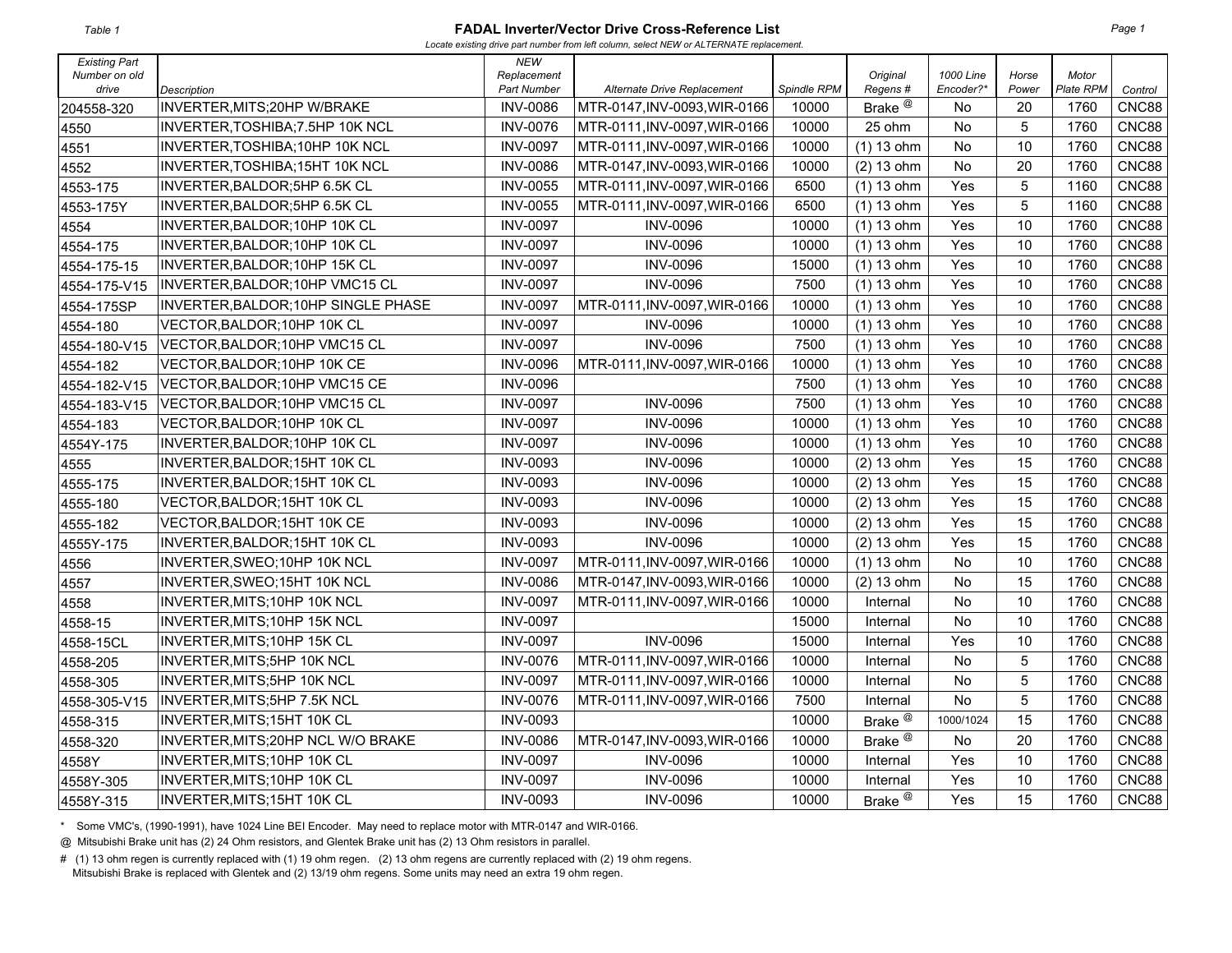#### **FADAL Inverter/Vector Drive Cross-Reference List**

*Locate existing drive part number from left column, select NEW or ALTERNATE replacement.* 

| <b>Existing Part</b>   |                                            | <b>NEW</b>                        |                              |             |                               |                        |                |                    |              |
|------------------------|--------------------------------------------|-----------------------------------|------------------------------|-------------|-------------------------------|------------------------|----------------|--------------------|--------------|
| Number on old<br>drive | <b>Description</b>                         | Replacement<br><b>Part Number</b> | Alternate Drive Replacement  | Spindle RPM | Original<br>Regens#           | 1000 Line<br>Encoder?* | Horse<br>Power | Motor<br>Plate RPM | Control      |
| <b>INV-0006</b>        | INVERTER, MITS; 20HP 10K W/BRAKE           | <b>INV-0086</b>                   | MTR-0147, INV-0093, WIR-0166 | 10000       | Brake <sup>@</sup>            | No                     | 20             | 1760               | CNC88        |
| <b>INV-0015</b>        | VECTOR, BALDOR; 10HP 10K CL                | <b>INV-0097</b>                   | <b>INV-0096</b>              | 10000       | $(1)$ 13 ohm                  | Yes                    | 10             | 1760               | CNC88        |
| <b>INV-0016</b>        | VECTOR, BALDOR; 10HP VMC15 CL              | <b>INV-0097</b>                   | <b>INV-0096</b>              | 7500        | $(1)$ 13 ohm                  | Yes                    | 10             | 1760               | <b>CNC88</b> |
| <b>INV-0020</b>        | VECTOR, BALDOR; 15HT 10K CL                | <b>INV-0093</b>                   | <b>INV-0096</b>              | 10000       | $(2)$ 13 ohm                  | Yes                    | 15             | 1760               | CNC88        |
| <b>INV-0025</b>        | INVERTER, MITS; 10HP 15K NCL               | <b>INV-0097</b>                   |                              | 10000       | Internal                      | <b>No</b>              | 10             | 1760               | CNC88        |
| <b>INV-0026</b>        | INVERTER, MITS; 10HP 15K CL                | <b>INV-0097</b>                   | <b>INV-0096</b>              | 10000       | Internal                      | Yes                    | 10             | 1760               | CNC88        |
| <b>INV-0027</b>        | INVERTER, MITS; 5HP 10K NCL                | <b>INV-0097</b>                   | MTR-0111, INV-0097, WIR-0166 | 10000       | Internal                      | <b>No</b>              | 5              | 1760               | CNC88        |
| <b>INV-0031</b>        | INVERTER, MITS; 5HP 10K NCL                | <b>INV-0097</b>                   | MTR-0111, INV-0097, WIR-0166 | 10000       | Internal                      | <b>No</b>              | 5              | 1760               | CNC88        |
| <b>INV-0032</b>        | INVERTER, BALDOR; 5HP 7.5K NCL YD          | <b>INV-0076</b>                   |                              | 7500        | Internal                      | No                     | 5              | 1760               | CNC88        |
| <b>INV-0033</b>        | INVERTER, MITS; 5HP 6500RPM NCL            | <b>INV-0057</b>                   |                              | 6500        | Internal                      | No                     | 5              | 1160               | CNC88        |
| <b>INV-0034</b>        | INVERTER, MITS; 15HT 10K CL                | <b>INV-0093</b>                   | <b>INV-0096</b>              | 10000       | Brake <sup><sup>@</sup></sup> | Yes                    | 15             | 1760               | CNC88        |
| <b>INV-0035</b>        | INVERTER, MITS; 20HP NCL NO BRAKE          | <b>INV-0086</b>                   | MTR-0147, INV-0093, WIR-0166 | 10000       | Brake <sup><sup>@</sup></sup> | <b>No</b>              | 20             | 1760               | CNC88        |
| <b>INV-0036</b>        | INVERTER, MITS; 10HP 10K CL YD             | <b>INV-0097</b>                   | <b>INV-0096</b>              | 10000       | Internal                      | Yes                    | 10             | 1760               | CNC88        |
| <b>INV-0037</b>        | INVERTER, MITS; 10HP 10K CL                | <b>INV-0097</b>                   | <b>INV-0096</b>              | 10000       | Internal                      | Yes                    | 10             | 1760               | CNC88        |
| <b>INV-0038</b>        | INVERTER, MITS; 15HT 10K CL YD             | <b>INV-0093</b>                   | <b>INV-0096</b>              | 10000       | Brake <sup><sup>@</sup></sup> | Yes                    | 15             | 1760               | <b>CNC88</b> |
| <b>INV-0039</b>        | VECTOR, BALDOR; 15HT 10K CE                | <b>INV-0093</b>                   | <b>INV-0096</b>              | 10000       | $(2)$ 13 ohm                  | Yes                    | 15             | 1760               | <b>CNC88</b> |
| <b>INV-0040</b>        | VECTOR, BALDOR; 15HT 10K                   | <b>INV-0093</b>                   | <b>INV-0096</b>              | 10k/7.5k    | $(2)$ 13 ohm                  | Yes                    | 15             | 1760               | <b>CNC88</b> |
| <b>INV-0041</b>        | VECTOR, BALDOR; 10HP 10K CL                | <b>INV-0097</b>                   | <b>INV-0096</b>              | 10k/7.5k    | $(1)$ 13 ohm                  | Yes                    | 10             | 1760               | <b>CNC88</b> |
| <b>INV-0042</b>        | VECTOR, BALDOR; 10HP 10K CE                | <b>INV-0097</b>                   | <b>INV-0096</b>              | 10000       | $(1)$ 13 ohm                  | Yes                    | 10             | 1760               | CNC88        |
| <b>INV-0043</b>        | VECTOR, BALDOR; 15HT 7.5K YD               | <b>INV-0093</b>                   | <b>INV-0096</b>              | 7500        | $(2)$ 13 ohm                  | Yes                    | 15             | 1760               | CNC88        |
| <b>INV-0044</b>        | VECTOR, BALDOR; 10HP 7.5K YD CE            | <b>INV-0097</b>                   | <b>INV-0096</b>              | 7500        | $(1)$ 13 ohm                  | Yes                    | 10             | 1760               | CNC88        |
| <b>INV-0045</b>        | VECTOR, BALDOR; 10HP 7.5K YD               | <b>INV-0097</b>                   | <b>INV-0096</b>              | 10k/7.5k    | $(1)$ 13 ohm                  | Yes                    | 10             | 1760               | CNC88        |
| <b>INV-0046</b>        | VECTOR, BALDOR; 15HT 7.5K YD CE            | <b>INV-0097</b>                   | <b>INV-0096</b>              | 7500        | (2) 13 ohm                    | Yes                    | 15             | 1760               | CNC88        |
| <b>INV-0049</b>        | VECTOR, BALDOR; 10HP 7.5K/10K              | <b>INV-0097</b>                   | <b>INV-0096</b>              | 10k/7.5k    | $(1)$ 19 ohm                  | Yes                    | 10             | 1760               | CNC88        |
| <b>INV-0052</b>        | INVERTER, BALDOR; 10HP 10K NCL             | <b>INV-0097</b>                   | MTR-0111, INV-0097, WIR-0166 | 10000       | $(1)$ 13 ohm                  | No                     | 10             | 1760               | CNC88        |
| <b>INV-0054</b>        | INVERTER, BALDOR; 15HT 10K NCL             | <b>INV-0086</b>                   | MTR-0147, INV-0093, WIR-0166 | 10000       | $(2)$ 13 ohm                  | No                     | 20             | 1760               | <b>CNC88</b> |
| <b>INV-0055</b>        | VECTOR,BALDOR:10HP 6.5K CL                 | <b>INV-0055</b>                   |                              | 6500        | $(1)$ 13 ohm                  | Yes                    | $5 - 10$       | 1160               | CNC88        |
| <b>INV-0056</b>        | VECTOR, AMC; 15/10HP 10K/7.5K              | <b>INV-0096</b>                   | INV-0093/INV-0097            | 10k/7.5k    | $(2)$ 13 ohm                  | Yes                    | $10 - 15$      | 1760               | <b>CNC88</b> |
| <b>INV-0057</b>        | INVERTER, BALDOR; 5HP 6500RPM 6POLE        | <b>INV-0057</b>                   |                              | 6500        | $(1)$ 13 ohm                  | No                     | 5              | 1160               | CNC88        |
| <b>INV-0058</b>        | VECTOR, BALDOR; 20HPVHT 10K CL             | <b>INV-0086</b>                   |                              | 10000       | $(2)$ 19 ohm                  | Yes                    | 20             | 1760               | CNC88        |
| <b>INV-0059</b>        | VECTOR, BALDOR; 20HPVHT 10K CE             | <b>INV-0086</b>                   | <b>INV-0070</b>              | 10000       | (2) 19 ohm                    | Yes                    | 20             | 1760               | CNC88        |
| <b>INV-0070</b>        | VECTOR, BALDOR; 20HPVHT 10K CE             | <b>INV-0086</b>                   | <b>INV-0070</b>              | 10000       | $(2)$ 19 ohm                  | Yes                    | 20             | 1760               | <b>CNC88</b> |
| <b>INV-0071</b>        | INVERTER, YASKAWA, 7.5HP 7.5K YD NCL       | <b>INV-0076</b>                   |                              | 7500        | $(2)$ 13 ohm                  | No                     | 7.5            | 1760               | CNC88        |
| <b>INV-0072</b>        | INVERTER, YASKAWA, 7.5HP 7.5K YD RIGID TAP | <b>INV-0085</b>                   |                              | 7500        | $(2)$ 13 ohm                  | Yes                    | 7.5            | 1760               | CNC88        |
| <b>INV-0073</b>        | VECTOR DR,480V;45HT 7500 CL 6535-50T       | <b>INV-0073</b>                   |                              | 7500        | $(2)$ 19 Ohm                  | 1000/1024              | 50             | 1760               | CNC88        |
| <b>INV-0075</b>        | INVERTER,/CBL,YASKAWA;7.5HP 7500RPM RT     | <b>INV-0085</b>                   |                              | 7500        | $(1)$ 19 Ohm                  | No                     | 7.5            | 1760               | CNC88        |

\* Some VMC's, (1990-1991), have 1024 Line BEI Encoder. May need to replace motor with MTR-0147 and WIR-0166.

@ Mitsubishi Brake unit has (2) 24 Ohm resistors, and Glentek Brake unit has (2) 13 Ohm resistors in parallel.

# (1) 13 ohm regen is currently replaced with (1) 19 ohm regen. (2) 13 ohm regens are currently replaced with (2) 19 ohm regens. Mitsubishi Brake is replaced with Glentek and (2) 13/19 ohm regens. Some units may need an extra 19 ohm regen.